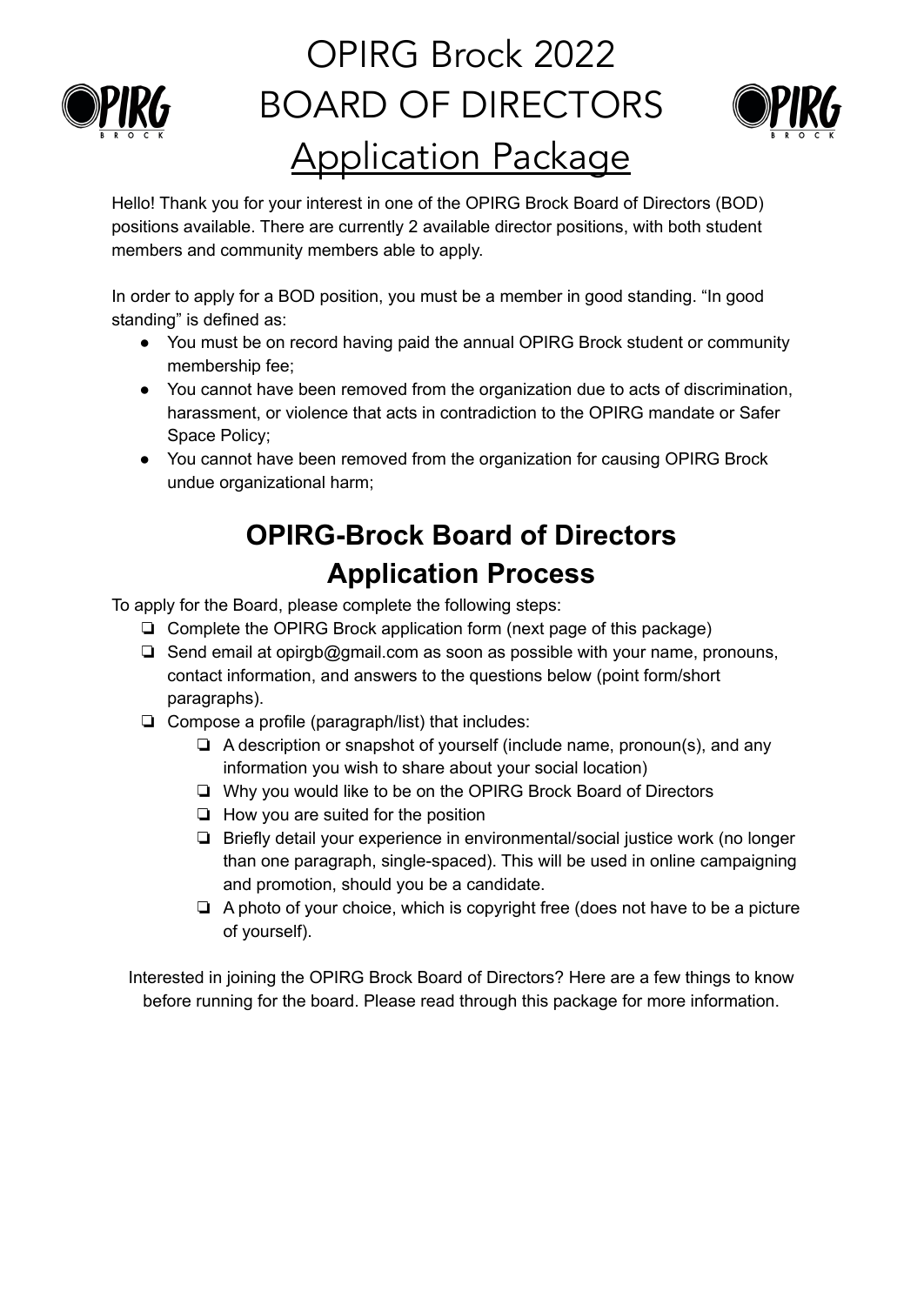



| [PLEASE PRINT/ TYPE NAME] the<br>Ι, |                                                                                                                                                                                                                                                                                   |                               |                                       |  |  |
|-------------------------------------|-----------------------------------------------------------------------------------------------------------------------------------------------------------------------------------------------------------------------------------------------------------------------------------|-------------------------------|---------------------------------------|--|--|
|                                     | undersigned, a member-in-good-standing of the Ontario Public Interest Research                                                                                                                                                                                                    |                               |                                       |  |  |
|                                     | Group-Brock, accept nomination as a candidate for election to the Board of Directors. I                                                                                                                                                                                           |                               |                                       |  |  |
|                                     | understand and accept that the following conditions apply to my candidacy:                                                                                                                                                                                                        |                               |                                       |  |  |
|                                     | All eligible candidates must have completed all relevant forms related to my OPIRG                                                                                                                                                                                                |                               |                                       |  |  |
|                                     | Brock membership by __________ INSERT DATE ;                                                                                                                                                                                                                                      |                               |                                       |  |  |
| ❏                                   | I have read, understood, and consented to OPIRG Brock's social, economic, and<br>environmental justice mandate, Safer Space Policy, and other relevant OPIRG Brock<br>policies, and commit to upholding these values throughout my mandate as a Board<br>Director [PLEASE CHECK]. |                               |                                       |  |  |
| <b>CANDIDATE E-SIGNATURE</b>        |                                                                                                                                                                                                                                                                                   |                               | LIST STUDENT, FACULTY,<br><b>DATE</b> |  |  |
|                                     |                                                                                                                                                                                                                                                                                   |                               | or COMMUNITY MEMBER                   |  |  |
|                                     |                                                                                                                                                                                                                                                                                   |                               |                                       |  |  |
|                                     | <b>EMAIL</b>                                                                                                                                                                                                                                                                      |                               |                                       |  |  |
|                                     | This form approved on                                                                                                                                                                                                                                                             | <b>Directors</b>              | by the OPIRG-Brock Board of           |  |  |
|                                     |                                                                                                                                                                                                                                                                                   | (For administrative use only) |                                       |  |  |

2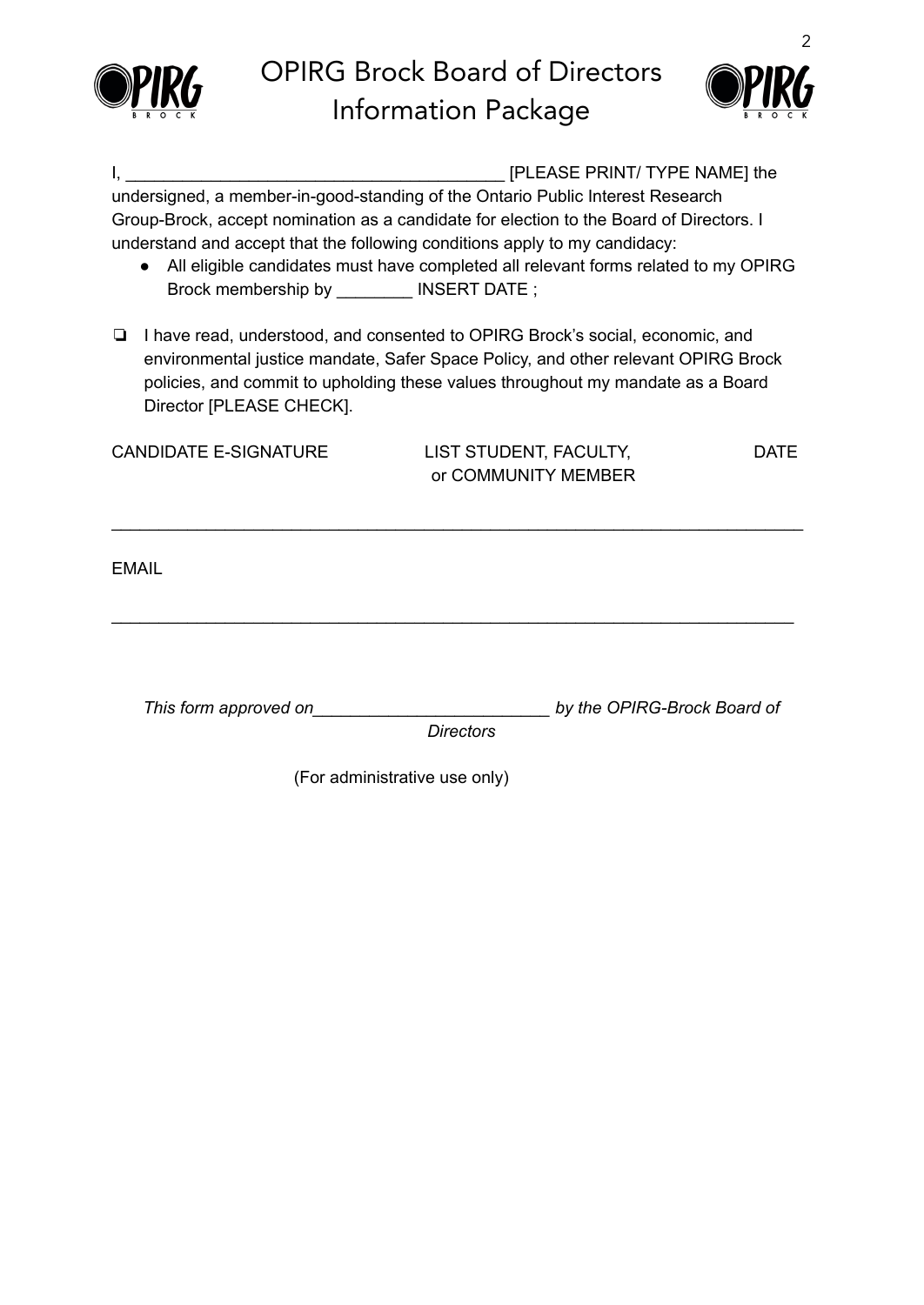



### **WHAT IS OPIRG BROCK?**

Ontario Public Interest Research Group – Brock (OPIRG-Brock) is a campus and community based social, economic, and environmental justice organization. OPIRG Brock engages in educational and direct-action campaigns and helps to connect and support a variety of social justice groups on and off campus. OPIRG aims to empower students and raise awareness for issues in our community.

### **VALUES OF OPIRG BROCK**

OPIRG Brock is a **consensus-based, not-for-profit organization**, which means that all decisions made at the board level use a discussion-based participatory model where all participants can come to a decision that works for them. The consensus model differs from many organizations, who traditionally use the majority rules vote-based method in making decisions.

Striving to work within an anti-oppressive framework, OPIRG Brock utilizes its Safer Space Policy as the guiding issue-based principles of the organization. By running for the Board of Directors, you are committing to upholding and enforcing the values outlined within the Safer Space Policy.

Continuing to move in a direction where the governance of OPIRG Brock is directed by people from historically and currently marginalized and targeted communities, we encourage Board applications from Indigenous peoples, Black peoples, peoples of Colour, peoples with various gender expressions, presentations and identities, peoples with various sexual orientations, disabled peoples/peoples with disabilities (visible and invisible), peoples navigating mental health concerns (diagnosed and undiagnosed), addiction(s), and/or navigating recovery processes, peoples with no and/or precarious immigration status, survivors of/peoples with experiences of sexual violence, domestic violence, stalking, emotional abuse, ritual abuse, or physical abuse, poor people/low-income peoples, peoples with no and/or precarious housing, sex workers, peoples who use drugs, incarcerated peoples and peoples with criminal records, pregnant peoples, parents, and caregivers, fat peoples, peoples across age cohorts, and peoples from a wide range of cultural and faith backgrounds.

As the position of Board Director is a volunteer position, it inherently comes in conflict with the fundamental principle of compensating people for their efforts and time. OPIRG Brock strives to provide Board Members with sufficient training and support in building their transferable skills, as well as networks and relationships that can be utilized in organizing outside of OPIRG Brock or in future employment/volunteer opportunities. The team at OPIRG Brock also works to support Board Directors' other social, economic, and environmental justice initiatives being worked on by Board Directors, and provide access to OPIRG Brock resources via a Board Directors' OPIRG Brock membership. Furthermore, in meeting the requirements of a Board of Directors, Board Members are able to access a reference letter/contact for use in future opportunities. The team at OPIRG Brock continues to work to develop further opportunities and means of compensating Board Directors for their time, alternative to remuneration.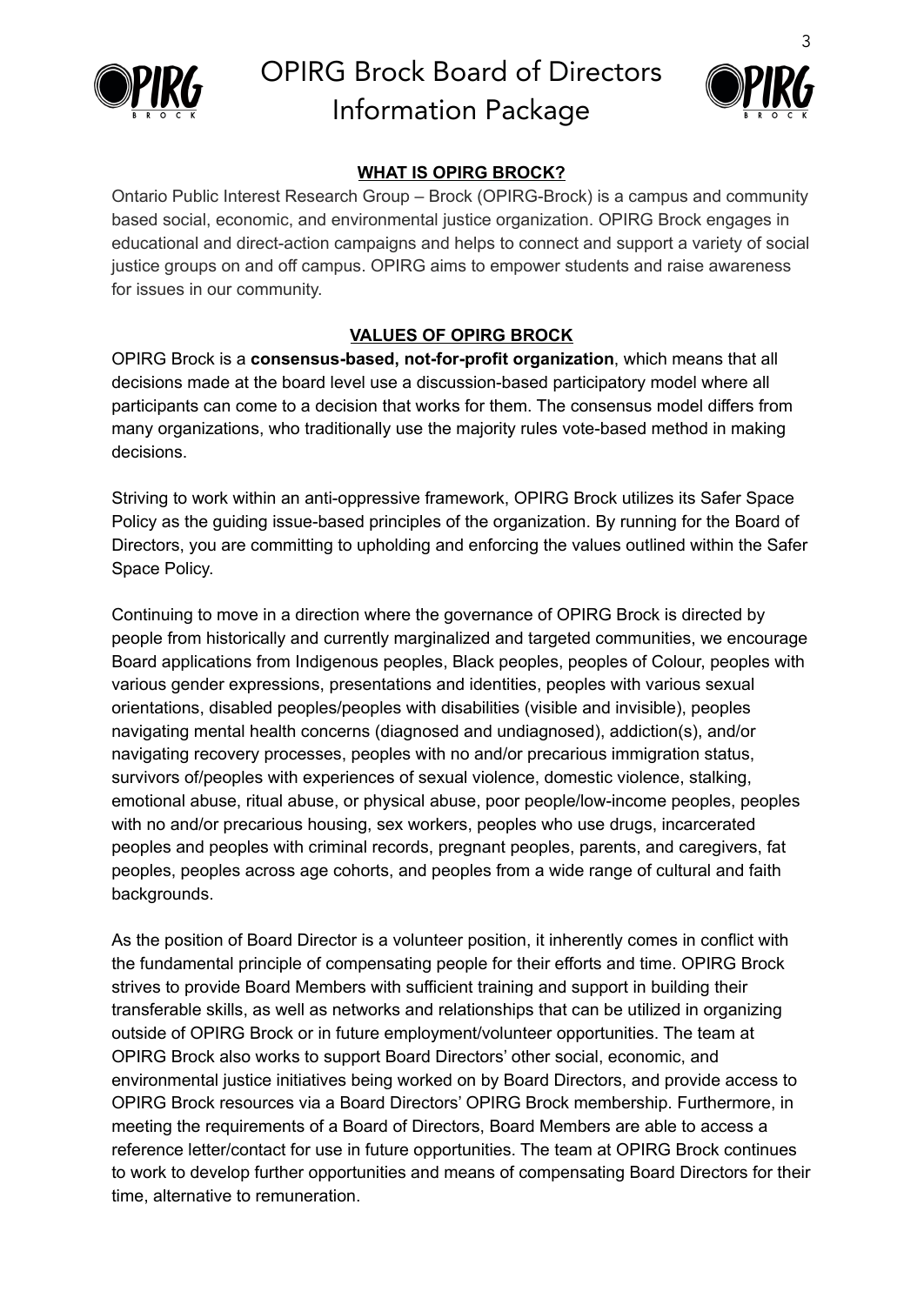



# **STRUCTURE OF OPIRG BROCK**

OPIRG Brock is run by a volunteer operational board made up of seven (7) members. What this means is that each board member will have consistent working requirements, such as email communication and monthly board meetings, as well as a specific portfolio that they are responsible for. The portfolios include Provincial Liaison, Human Resources, Board Facilitator, Finance/Treasurer, Volunteer and Partnerships Liaison, Fundraising & Grants, Policy, and Communications and Media Relations. While each of these portfolios are held primarily by one (1) board member, each role also has a support person to help manage/problem solve the responsibilities where necessary.

Each board member will receive specific transition meetings and training related to being on the Board of Directors (ex. Consensus Facilitation and Decision Making, Incorporating Anti-Oppression into our Activism).

There are currently two (2) staff members at OPIRG Brock (Volunteer, Training, & Planning Coordinator; Professional Bookkeeper). OPIRG Brock staff members are ex-officio members of the OPIRG Brock Board (meaning that they are on the Board because they are staff, but they do not have the same decision-making authority because board decisions will affect their work).

#### **OPIRG BROCK MEMBERSHIP**

In order to run for a position on the Board, you need to be a member-in-good-standing of OPIRG Brock, as outlined in the OPIRG Brock Membership Policies. These policies and all membership forms are available on the OPIRG Brock website (listed under Membership).

Organizations (listed as Action Groups on our Patreon) and Businesses who hold memberships are not eligible to apply for one of the positions.

#### **WHY RUN FOR THE OPIRG BROCK BOARD OF DIRECTORS?**

#### *Supporting campus & community activism*

With a clear mandate of social, economic, and environmental justice, by working with OPIRG Brock, you will always be plugged into what's going on with activism throughout Niagara. Through OPIRG Brock projects, such as the DisOrientation Guide to Niagara and the Niagara Skills Network, we are working to ensure an expanding network of connections across the region.

#### *Transferable Skills*

By joining the OPIRG Board, Directors are able to gain and practice a wide range of transferable skills, such as team building, financial management, human relations, and resource development. Additionally, the various portfolios, committees, and projects allow for skill-building in event planning, volunteer coordination, communication and design media relations, community relations, and outreach. From using consensus decision-making to writing proposals, as well as building thoughtful relationships to challenging privilege and problematic behaviour, these are all elements learned or improved up by engaging as a board member.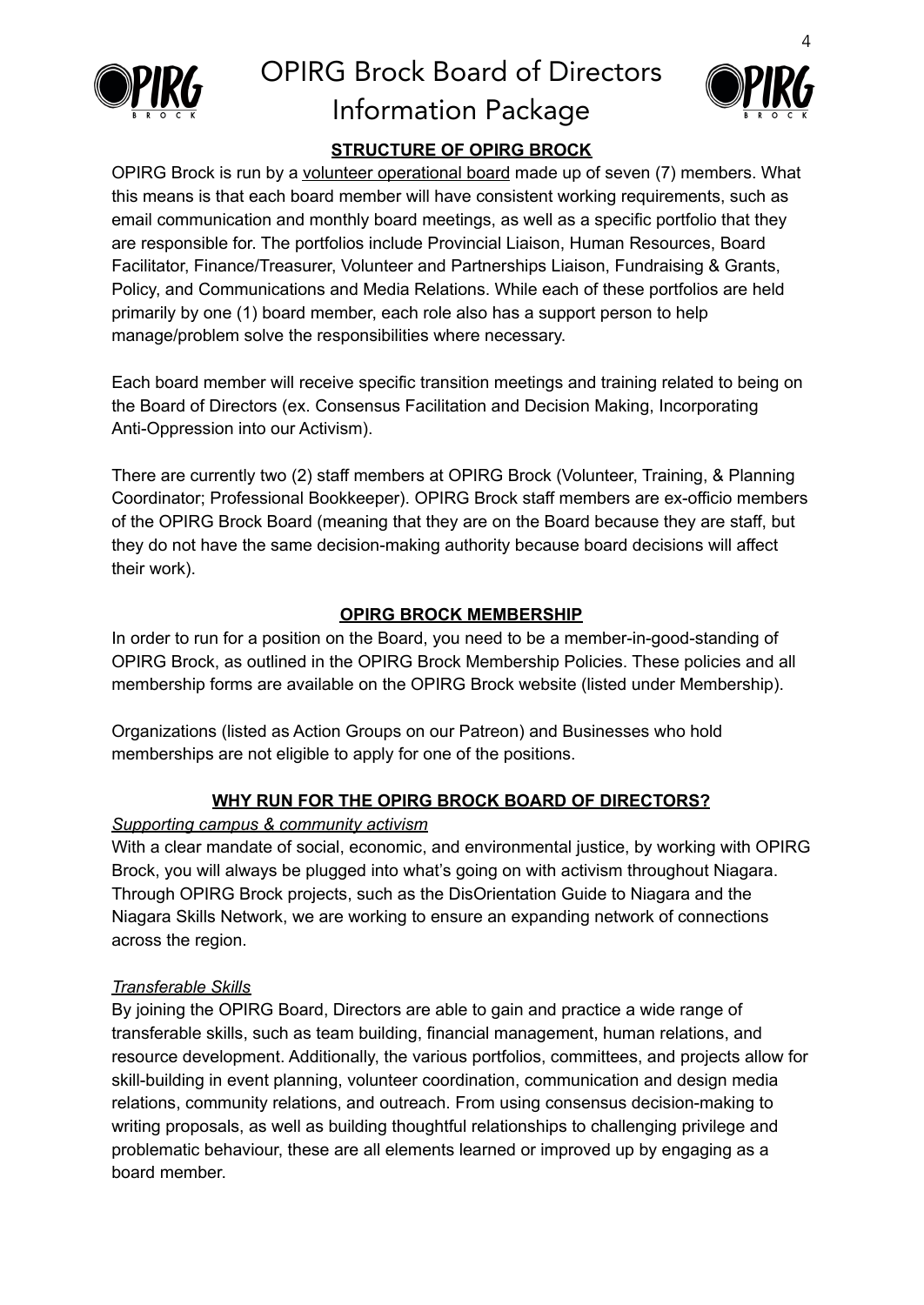



# *Ensuring a future for OPIRG Brock in Niagara*

In February 2018, after the undergraduate referendum, OPIRG Brock lost its future guaranteed funding. Since then, the team at OPIRG Brock has been working on various sustainer and fundraising efforts to ensure the future of the organization. By being on the Board of Directors, you are part of the core team working to ensure we are able to maintain and expand our programming, partnerships, and resources that will allow us to continue to serve the Niagara region.

### **BOARD PORTFOLIO DESCRIPTIONS**

### IMPORTANT NOTE BEFORE READING THE BOARD PORTFOLIOS

- **1. Being on the Board is about learning, not already knowing:** It is important to note that the following Board Portfolios and Committees have been taken from the OPIRG Brock training and transition documents. You are NOT expected to already know how to do these tasks before joining the Board. All you need is a willingness to learn. If you are equipped with some of these skills ahead of time, great, but not having them should not be a barrier to applying for the Board.
- **2. Primary Person & Support Person:** For each portfolio, one Board member takes on the primary role, and then is supported by one or more Board members, deemed the "Support Person".
- **3. Staff Support:** For all of the Board Portfolios, Board members receive support through the efforts of the OPIRG Brock staff members. Staff members hold a lot of the institutional knowledge, and as such are able to help with answering questions, planning, and problem solving.
- **4. Every year looks a bit different:** OPIRG Brock has varying priorities each year, and as such not every task listed under each portfolio is required to complete each year.
- **5. Ask questions & communicate:** The team at OPIRG Brock encourages asking as many questions as possible before assuming you can't do something.

#### **All Board Roles are responsible for**

- Upholding all OPIRG Brock policies
- Signing an OPIRG Brock Confidentiality Agreement
- Hold a minimum of one OPIRG Brock Board Portfolio (Role)
- Chairing and participating in a minimum of one OPIRG Brock Board and/or project committee
- Participating in the OPIRG Brock Anti Racism Action Plan committee, through sitting on the committee and/or doing the work outlined by the committee for the Board, staff, and volunteers
- Have a full understanding of the OPIRG Projects (current and recent past)
- Participate in one or more of the OPIRG Projects, where you have capacity
- Supporting with and attending OPIRG events, where possible
- Attending public board meetings, in-camera meetings, relevant committee meetings, & the AGM
- If you can't attend a meeting, must notify as soon as possible and send perspectives on agenda points
- Facilitating board meetings, taking minutes, preparing and giving land acknowledgements (accommodations are possible)
- Attending Board training/ development meetings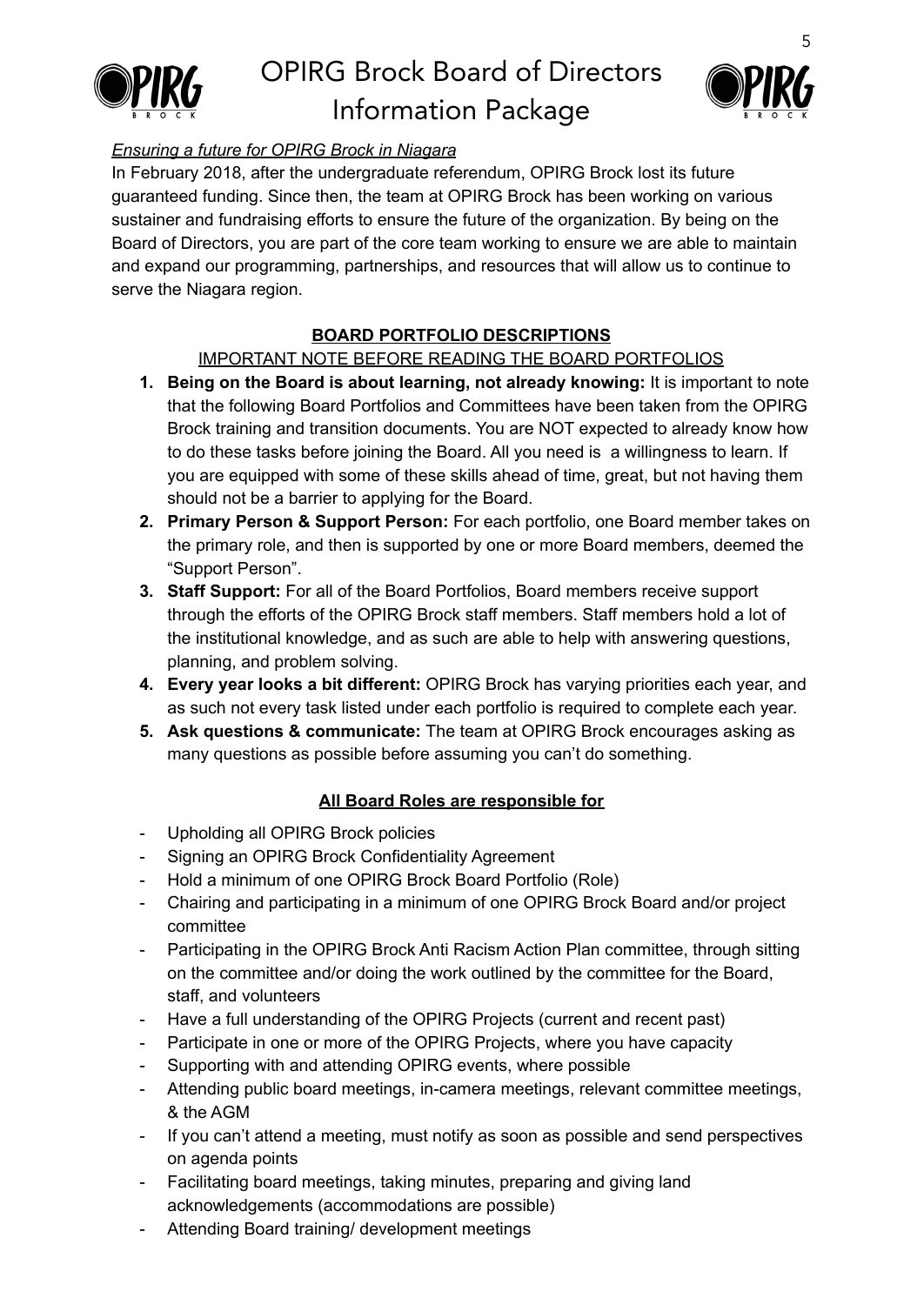



- Reading through all Board transition and training documents and asking questions (when you have them)
- Attending Board transition meetings and training (ex. consensus facilitation and decision-making training, minute-taking training, etc.)
- Maintaining internal communication norms (established at the beginning of the mandate)
- Using the communications channels: Google drive, Slack, Signal
- Answering emails regularly and maintaining email response norms (ex. reply to proposals within 48 hours)
- Understanding the budget, financial timelines, & reimbursement processes
- Representing OPIRG Brock in public spheres
- Promoting OPIRG on social media (where available)
- When you attend other groups events/ meetings, report this back to the Board
- 1 or 2 months of the year, holding the position of Feedback & Concerns Liaison
- Participating in community events/ groups, and connecting/ promoting OPIRG Brock, where applicable
- Regularly checking in with your board buddy (another member of the Board who you check in with if you have questions or need updates. Randomly selected at the Board transition meeting)
- Supporting Staff with policy development, as it applies to your Board portfolio/committee
- Participate in the weekly OPIRG Brock team and/or Provincial drop-in co-work sessions, when provided and you feel coworking would be helpful

### **INDIVIDUAL PORTFOLIOS (ROLES)**

#### **Provincial Board Representative**

- Attend provincial board and AGMs with a staff member, and participate in all decisions and discussions at AGMs
- Understanding of the OPIRG Provincial Bylaws and procedures
- Understand the funding relationship between OPIRG Provincial and the chapters
- Participate in at least one Provincial Collective (Finance, Internal, or Chapter Support)
- Report on, and present Provincial proposals to OPIRG Brock Board
- Write and present the OPIRG Provincial update for the OPIRG Brock AGM & Annual Report
- Update board on what's happening at other PIRGs (especially on projects or topics relevant to our PIRG)
- Coordinate provincial campaigns to local campaigns (as presented)
- Represent local stance on union issues (in collaboration with the HR Portfolio)
- Maintain strong relations with other PIRGs
- Connect with "in need" PIRGS and offer support within capacity
- Provide any resources to other PIRGS as available
- Participate in OPIRG Provincial Collective Bargaining on the employer side (if you are interested/ available and it's in a bargaining period)

#### **Human Resources (Staff Relations)**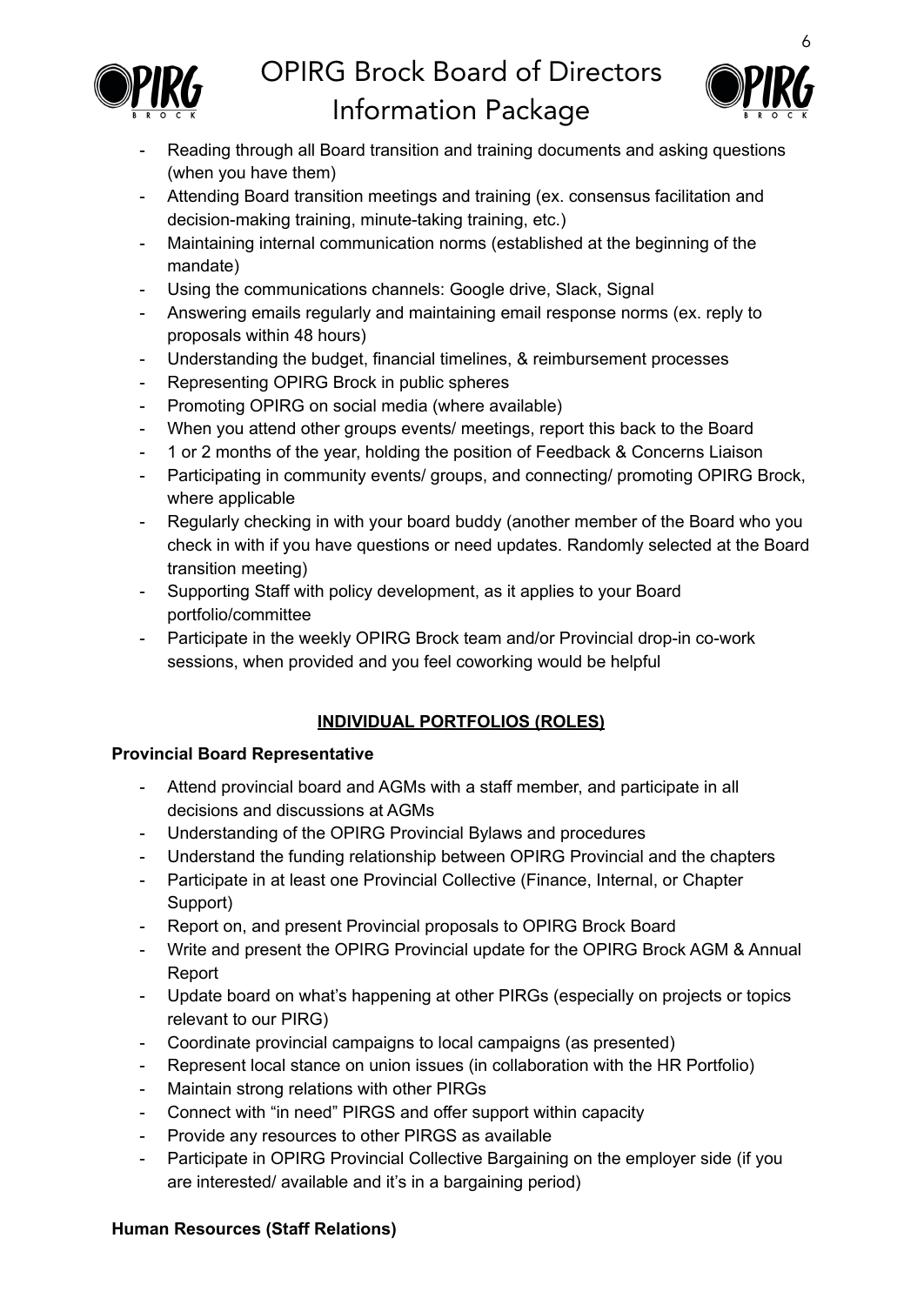



- Have a regular schedule of check-in meetings with the OPIRG Brock staff
- Understanding of the CUPE 1281 OPIRG Collective Agreement and parts applicable to the Board of Directors' staff management and relations
- Be aware of any timelines related to layoffs, evaluations, severance, collective bargaining, etc.
- Be aware of the Staff and OPIRG Brock Bookkeepers general work schedule and vacation schedule/ when they will or will not be available
- Update board on HR related matters/ issues
- Work in accordance with relevant board member to write and review job descriptions, evaluations
- Work with the OPIRG Brock staff to develop and check-in on a 4-6 month work plan
- Aware of staff's hours, in accordance with work plan and review timesheets once a month·
- Every 4-6 months, set up a meet with staff members to establish campus-oriented component of a 4 month work plan
- Act as mediator, when necessary
- Write and present the OPIRG Brock HR update for the OPIRG Brock AGM & Annual Report
- When applicable:
- Plan and coordinate any hirings, evaluations, and/or disciplinary procedures for OPIRG Brock in accordance with the collective agreement
- Sit on all hiring committee and evaluation committee, unless there is a conflict of interest

# **Board Facilitator**

- Maintaining inbox for opirgb@gmail.com (make sure new emails remain unread and are sorted into the relevant folder)
- Ensure there is a bounceback email set up in the Board account (to ensure someone contacting the Board receives a response)
- Ensure entire Board understands the login and procedures for the Board email, and update these when needed
- Understanding of the Board procedures and policies related to consensus decision making and facilitation
- Support for the other Board members when taking on other/ new responsibilities (ex. meeting facilitation)
- In collaboration with the OPIRG Brock staff, ensure new (and all) Board members sign any relevant contracts, OPIRG Brock Confidentiality Agreements, and receive board binders
- Setting up the agendas for Public Board meetings
- Establish facilitators, minute-taker, and mood-minder/timekeeper prior to each meeting
- Doodle maker & establish a semesterly schedule of Public Board Meetings (minimum of 1 per month)
- Support with setting up any additional Board meetings needed, where necessary
- Reviewing board roles when needed, or annually
- Write and present the OPIRG Brock Board work update for the Write and present the OPIRG Brock AGM & Annual Report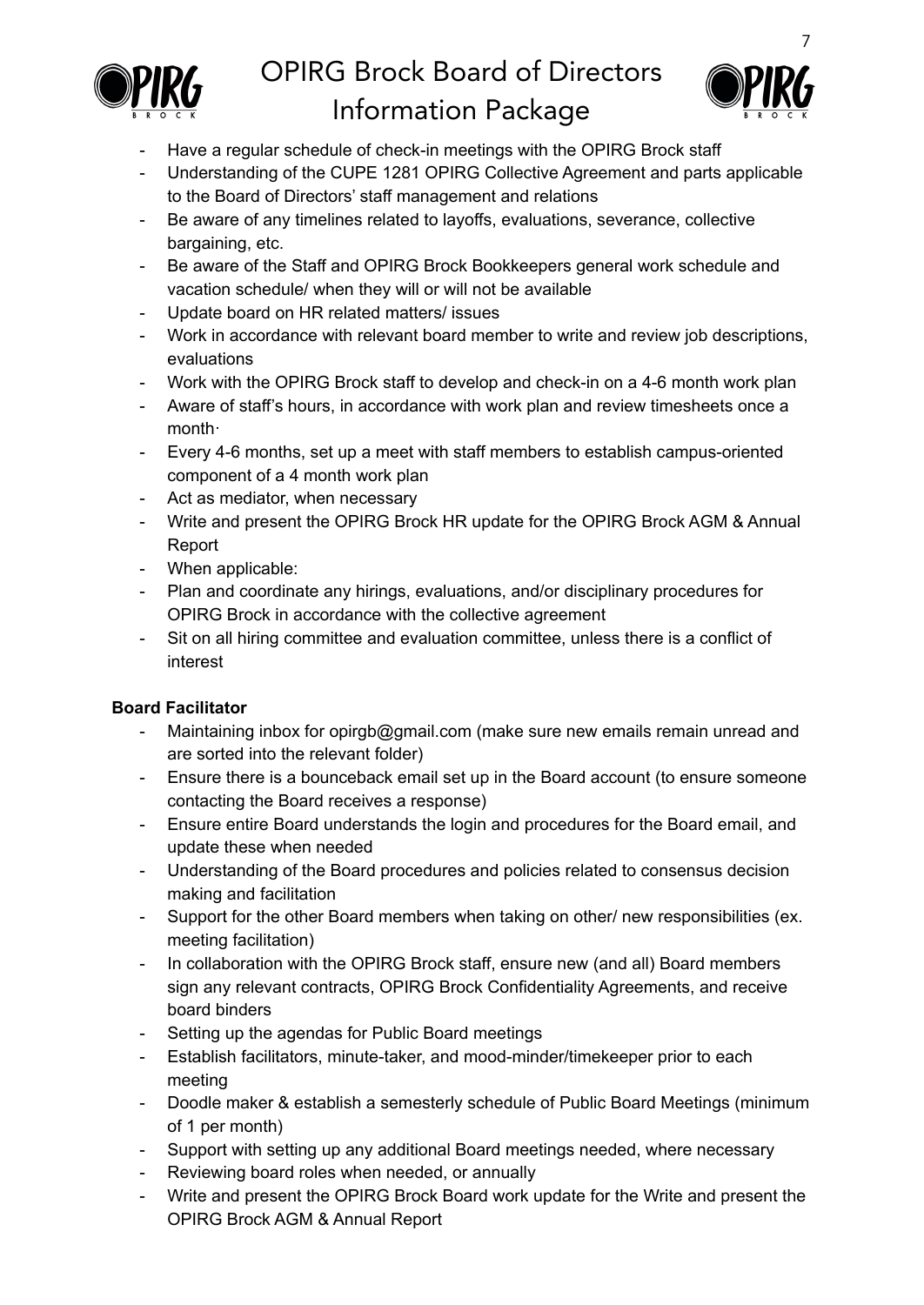



Act as mediator on board, delegate mediator if need

### **Treasurer/ Finance**

- Contact person for OPIRG Brock Bookkeeper
- Signing authority position (signing cheques, when needed)
- Understand and maintain the finance schedule for the Board of Directors (levy deposits, audits, etc.)
- Chair of the OPIRG Brock Finance Committee (meet a minimum of once per month)
- Member of the OPIRG Brock Fundraising & Grants Committee
- Ensure regular budget are presented at the regular Public Board Meetings
- Be aware of current accounts, budget lines, and deposits
- Have a full understanding of the OPIRG Brock budget structure, lines, and processes
- Assist in draft budget proposal and report for AGM
- Monitor and update and investigate union levies annually
- Ensure a log of expense forms is maintained and up-to-date
- Write and present the OPIRG Brock Board finance update for the OPIRG Brock AGM & Annual Report

### **Fundraising & Grants**

- Chair of the OPIRG Brock Fundraising & Grants Committee (many jobs listed under this portfolio can be supported by the OPIRG Brock Fundraiser & Grants Committee
- Member of OPIRG Brock Finance Committee
- Ensure regular fundraiser and grants updates presented at the Public Board Meetings
- Understand the operations and details of the agreements between OPIRG Brock & CUPE 4207
- Understand the operations and details of the OPIRG Brock sustainer programs: Memberships, and Patreon
- Support OPIRG Brock staff with updating and the OPIRG Brock sustainer programs
- Ensure memberships are continually advertised & payments are followed up on
- Track monthly amounts brought in by the memberships monthly
- Ensure all Patreon perks are delivered
- Expand Patreon perks where possible
- Work with staff and committee to plan and promote fundraiser events
- Work with staff and committee to plan and promote regular raffles
- Ensure OPIRG Brock members are able to access their complimentary raffle tickets
- Work with the staff and Partnerships & Volunteers Liaison to look into financial sustainer relationships or referendums (ex. with labour union and member-based organizations)
- Write and present the OPIRG Brock fundraising & grants update for the OPIRG Brock AGM & Annual Report

### **Partnerships & Volunteers Liaison**

- Chair of the Niagara Free Store Committee
- Board liaison for NSN Project committee
- Member of the OPIRG Brock Communications Committee
- Be aware of all of the OPIRG Brock's community and campus partnerships, (recent)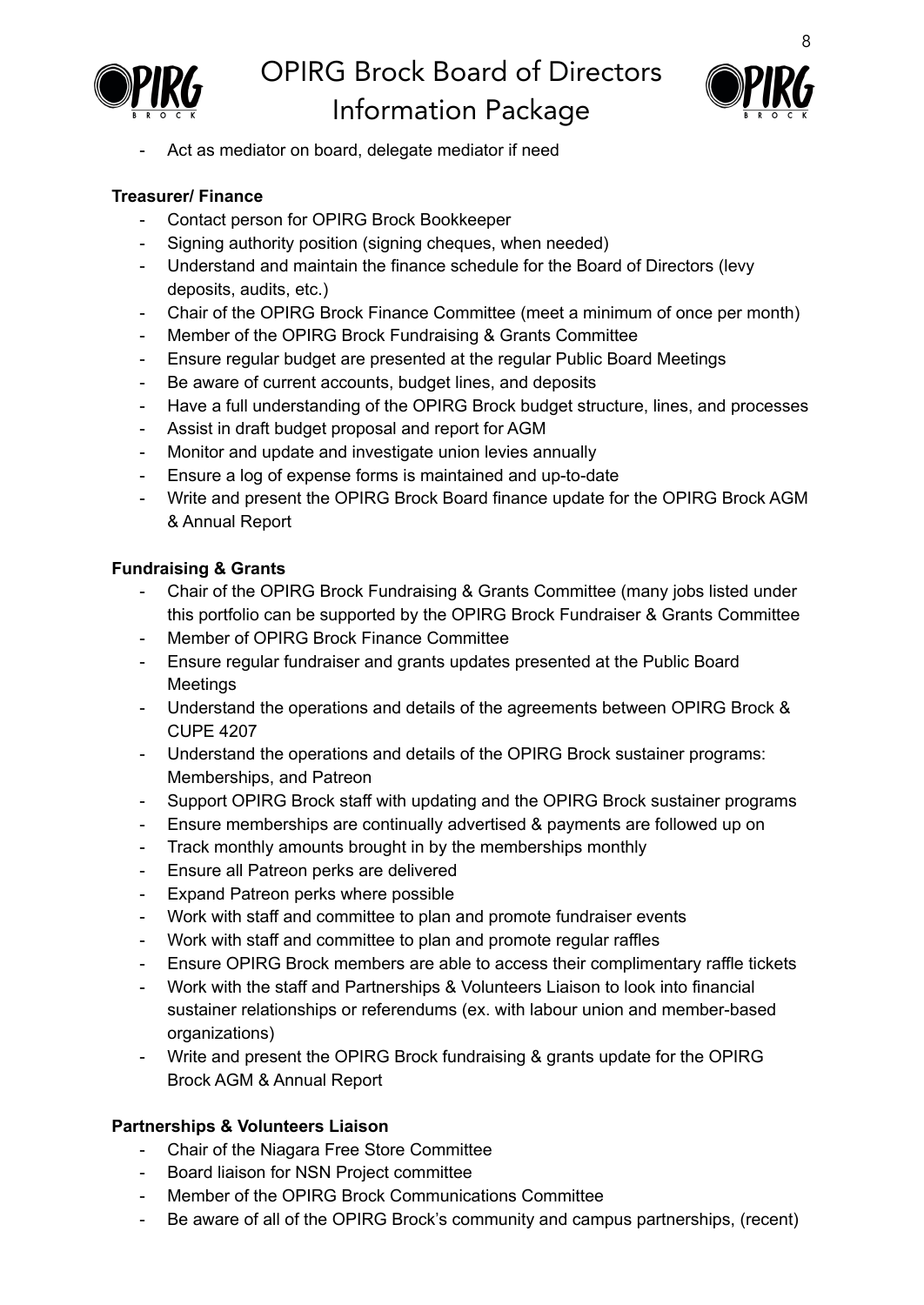



past and present

- Be aware of all of the OPIRG Brock's programming and events, (recent) past and present
- Be familiar with relevant budget lines (ex. Programming)
- Be community and campus partners' contact person for the Board of Directors (in addition to them working with the staff)
- Be an active member in the team developing the Niagara Skills Network
- Advertise in community/ city media and work with campus relations board member to work on publishing in campus media
- When needed, attend necessary meetings of/ with different Niagara groups/ actions not already affiliated with OPIRG Brock (or delegate this task to another Board member or staff)
- When needed, work with staff and Volunteer Liaison to attend/ support meetings related to post-secondary placement opportunities
- Be volunteers' and placement students' contact person for the Board of Directors (in addition to them working with the staff)
- Communicate with volunteer(s), when necessary
- Support staff with the following volunteer processes, when needed:
- Ensure volunteers are provided with the relevant information for becoming an OPIRG Brock member
- Co-write, review, and approve the annual volunteer application form, volunteer job descriptions
- Report back to board updates on volunteer projects
- Coordinate volunteering schedules for OPIRG Brock events (ex. Free Store)
- Plan and organize orientation sessions for volunteers
- Developing and disseminating a volunteer outreach campaign
- Write and present the OPIRG Brock Board partnerships, volunteers, & placement students update for the OPIRG Brock AGM & Annual Report

# **Communications & Media Relations**

- Chair of the Communications Committee
- Work with the staff to develop and maintain website and social media accounts: Facebook, Instagram, Twitter
- Support with graphic design needs of OPIRG Brock and Action Groups, when needed
- Support with social media campaign development related to the follow topics:
	- Fundraising & Sustainership programs
	- Programming announcements (Niagara Free Store, NSN workshops, etc.)
- Review website every 2 months to check for outdated information, and send needed edits to staff
- Makes sure the website and email payment schedule is up-to-date
- Make sure OPIRG Brock events/ actions are published on social media and in local media, including press releases and PSAs
- Advertise in community/ city media and work with campus relations board member to work on publishing in campus media
- Media spokesperson, when needed
- Be familiar with relevant budget lines (ex. Website, Marketing, Printing, etc.)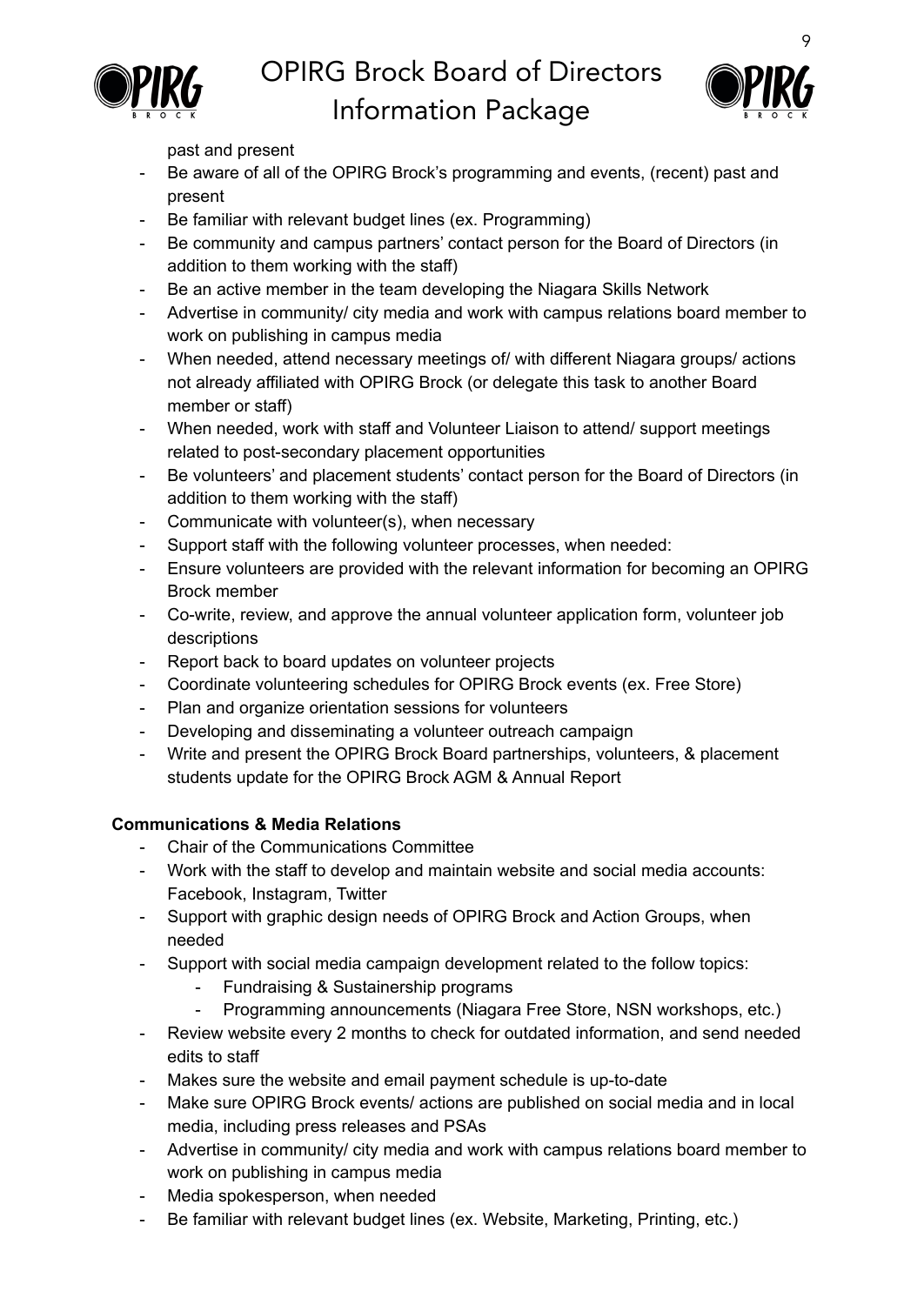



- Organize and maintain a photo database
- With the staff, draft and present an updated Communications, Social Media, and Media policy for OPIRG Brock
- Write and present the OPIRG Brock Board communications update for the OPIRG Brock AGM & Annual Report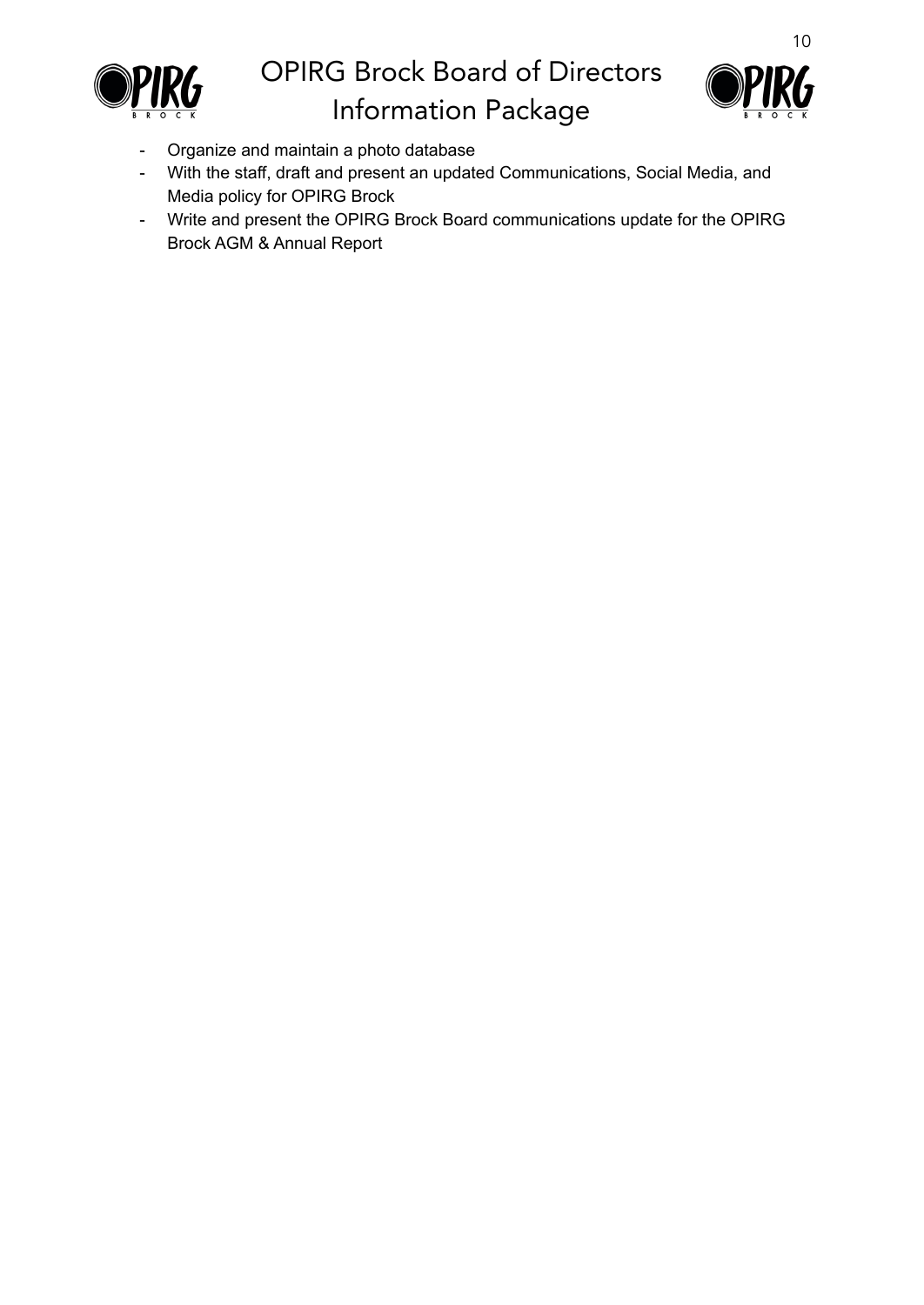

# OPIRG Brock Board of Directors



# Information Package

# **COMMITTEES**

### **Committee 1 - Finance Committee**

- Includes the OPIRG Brock Bookkeeper, OPIRG Brock Staff member, OPIRG Brock Finance Portfolio, Grants & Fundraiser Portfolio, and any other Board member who is interested/ has capacity
- Meets monthly before the Public Board Meetings
- Reviews and stays up to date on budget, and expense form logs
- Stays up to date on requirements for reporting to the Canadian Revenue Agency (CRA) (including sending in list of Board members)
- Maintains the financial schedule and supports Bookkeeper with filing necessary paperwork (ex. audits)
- Review monthly Deposits/ Fundraising Report that will be presented Public Board Meetings
- Follows up on ensuring finances from programming proposals are followed up on

### **Committee 2 - Communications & Marketing Committee**

- Collaborates with the Fundraising & Grants committee & the Partnerships & Volunteers Liaison on the OPIRG Brock Volunteer Committee
- Understand how the OPIRG Brock emails are linked with OPIRG Brock website
- Work with the staff to develop and maintain website and social media accounts
- Understand the renewal timeline and process for website and emails
- Work with the staff to develop a regular posting schedule and participate in the posting schedule
- Write promotions for events/ actions on social media and in local media, including press releases, online calendar updates, and psas
- Read campus and regional media every week and report to board on relevant items
- Write articles for media, where available
- Drafts public statements and sends them to the Board for approval, and then publishes public statements and solidarity letters, as needed
- Appoints a Media Relations spokesperson, where needed
- Be familiar with relevant budget lines (ex. Website, Marketing, Printing, etc.)
- Develop new promotions and social media ideas
- Work on updating the DisOrientation Guide, when applicable
- Make sure other groups' events are promoted through OPIRG's accounts
- Write and present the OPIRG Brock communications update for the OPIRG Brock AGM & Annual Report

### **Committee 3 - Accountability Committee**

- Important notes:
	- This committee should not include the OPIRG Brock staff (they can be consulted on certain matters, where applicable)
	- If a committee member has a Conflict of Interest with a matter brought forth to the Committee, they will not take an active role in the organizing components of that matter
- Understand the two frameworks of accountability that happen within OPIRG Brock
	- Accountability Processes Formal processes needed as follow up to receiving an Incident Report, a concern/complaint, or a piece of feedback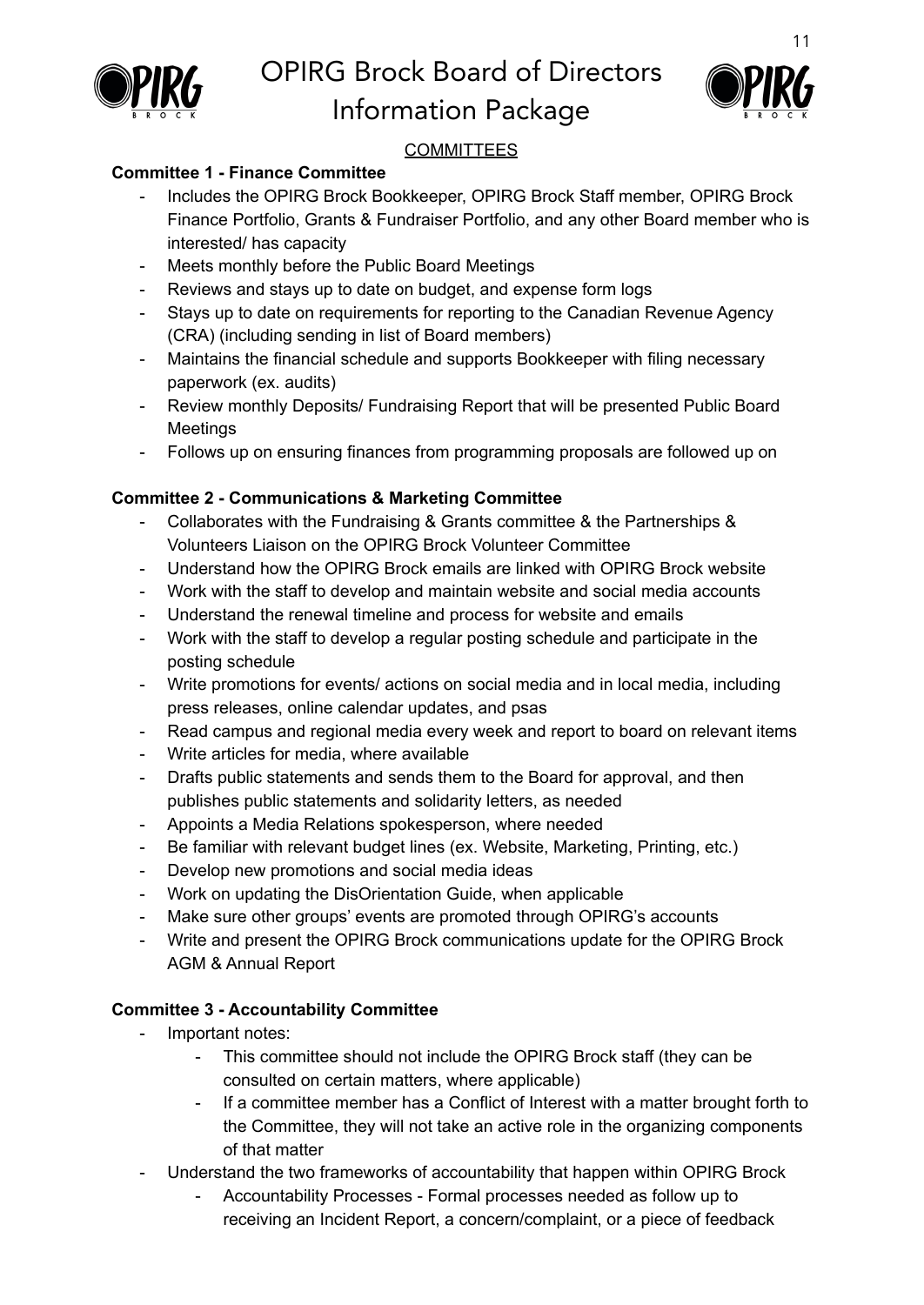



- accountability politics Commitment to our core mandate of social, economic, and environmental justice and what it means to put that into action (ex. Anti Racism Action Plan)
- Understanding of the CUPE 1281 OPIRG Collective Agreement and parts applicable to staff management in the areas of employer follow up on discipline
- Maintain list of individuals and organizations banned from OPIRG Brock
- Annually review (and update when needed) the Safer Space Policies and Procedures
- Annually review (and update when needed) the OPIRG Brock Conflict of Interests Policies and Procedures
- Develop any additional policies or procedures needed related to follow up on a matter before the committee
- Coordinate the Feedback & Concerns Liaison schedule (who gets reported to each month)
- Receive OPIRG Brock incident reports and concerns and follow up accordingly
- Ensure all details of Incident Reports, concerns/complaints, or feedback remain as confidential as needed and specified by the individual bringing forth the information
- Hold in-camera meetings to discuss and follow up on Incident Report, concerns/complaints, or feedback, where needed
- Bring forth updates and/or proposals to the Public Board Meetings related to follow up steps on an Incident Report, concerns/complaints, or feedback, where needed
- Act as the liaison for communicating with individuals and organizations implicated in Incident Reports or concerns/complaints, including receipt of information and follow up steps
- In the case the committee and/or Board decides to offer a list of resources to a person or organizations implicated in an Incident Report or concern/complaint, curate and send this list
- In the case the committee and/or Board decides to offer a follow up meeting to a person or organizations implicated in an Incident Report or concern/complaint, send a minimum of one committee member to this meeting (ideally a minimum of 2 people)
- In the case a matter before the Committee or Board requires consultation with a lawyer, act as the liaison between the Board and the lawyer
- Document steps for follow up on an Incident Report, concerns/complaints, or feedback
- A minimum of once per year, offer a public online space or event that is gives the membership and broader community space to bring forth past or present concerns or feedback related to OPIRG Brock
- Ensure the OPIRG Brock website has up to date information on how to connect with the Feedback & Concerns Liaison
- Ensure the OPIRG Brock website has up to file an Incident Report, complaints/concerns, or feedback
- Write and present the OPIRG Brock Board Accountability update for the OPIRG Brock AGM & Annual Report

# **Committee 4 - Anti Racism Action Plan**

- Understand the two frameworks of accountability that happen within OPIRG Brock
	- Accountability Processes Formal processes needed as follow up to receiving an Incident Report, a concern/ complaint, or a piece of feedback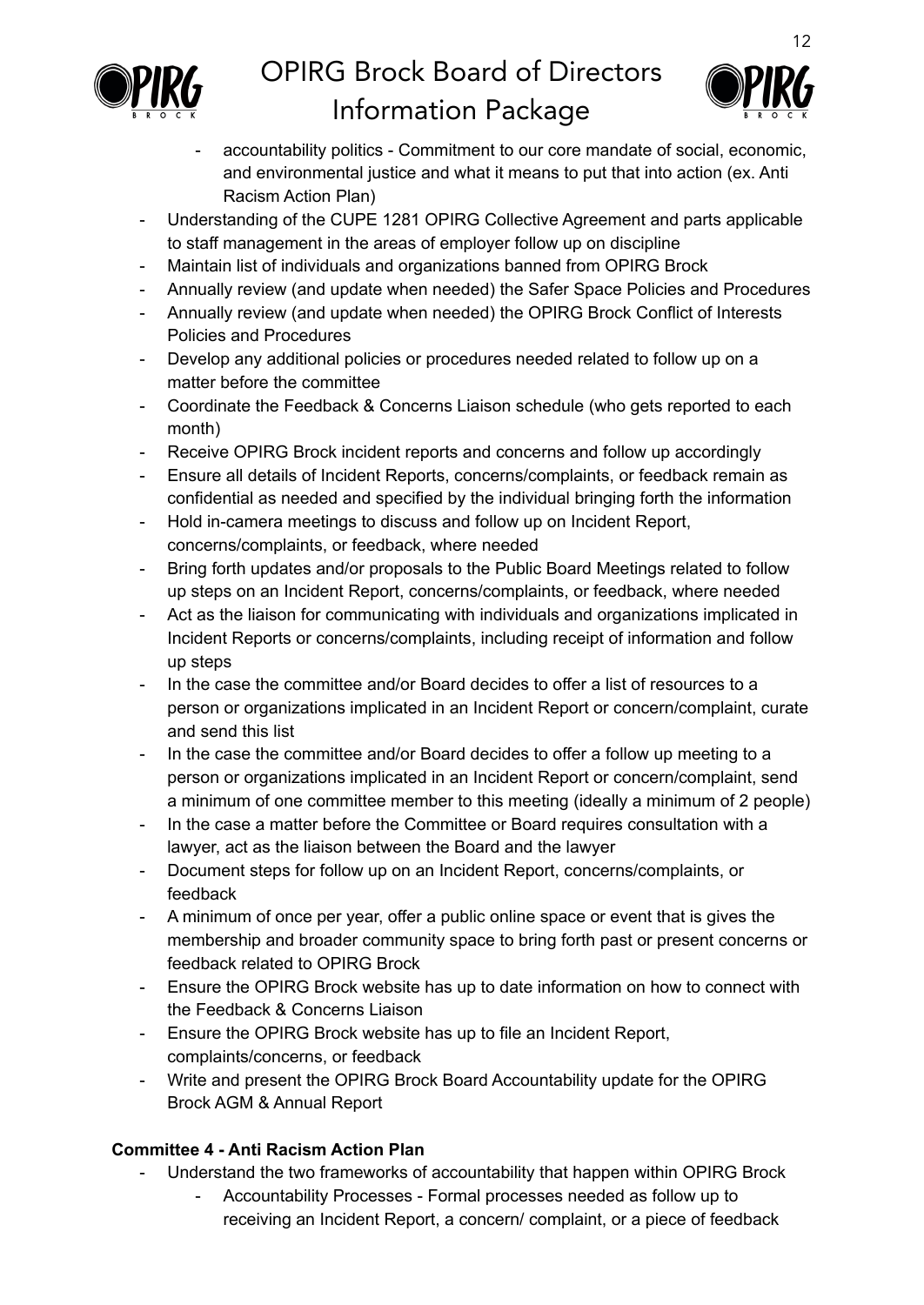



- Accountability Politics Commitment to our core mandate of social, economic, and environmental justice and what it means to put that into action (ex. Anti Racism Action Plan)
- Review and further develop the current OPIRG Brock Anti-Racism Action Plan (first formal Action Plan will be presented at the 2020 OPIRG Brock AGM)
- Set up Board, Staff, & Volunteer Anti-Racism Resource Review and Training **Schedule** 
	- Can include setting up trainings for the Board, Staff, & Volunteer (either free trainings that already exist online, setting up new training, or working in collaboration with other community groups)
	- Can include regularly sending out resources that need reviewing
	- Can include hosting discussion spaces to debrief the resources sent out
- Ensure components of the Action Plan that includes resources for the community widely publicized (ex. Anti-Racism & Decolonial Fund Budget Line) and sent to local groups/ people who could promote it more broadly or benefit from those resources
- Review all OPIRG Brock projects and partnership to assess how they interact with the values of the OPIRG Brock Safer Space Policy and Anti Racism Action Plan. For each project and partnership, please document
	- Where and how things are working well and partnerships are established/ being developed
	- Where and how things are going poorly and partnerships have yet to be established/ being developed
- If the Board composition hosts more white people/settlers than Black people, Indigenous people, or People of Colour, immediately start the process internal review to assess the barriers or issues for people getting involved
- Prior to updating the the Anti Racism Action Plan each year, host a public space or event to receive feedback on barriers for being involved in OPIRG Brock
- Write and present the OPIRG Brock Anti-Racism update for the OPIRG Brock AGM & Annual Report

# **Committee 5 - Grants & Fundraising Committee**

- Collaborates with the Communications & Marketing committee & the Partnerships & Volunteers Liaison on the OPIRG Brock Volunteer Committee
- Meet a minimum of once per month, and more frequently if organizing a fundraiser and is needed
- Understand the operations and details of the OPIRG Brock sustainer programs: Memberships, Patreon, and Community Connect Discount Card
- Support OPIRG Brock staff with updating the OPIRG Brock sustainer programs
	- Ensure memberships are continually advertised and payments are followed up on
	- Track monthly amounts brought in by the membership fees
	- Ensure all Patreon perks are delivered
	- Expand Patreon perks where possible
	- Keep up-to-date contracts with businesses participating in the Community Connect Discount Card
- Support with the advertising and outreach strategy for the Community Connect Discount Card